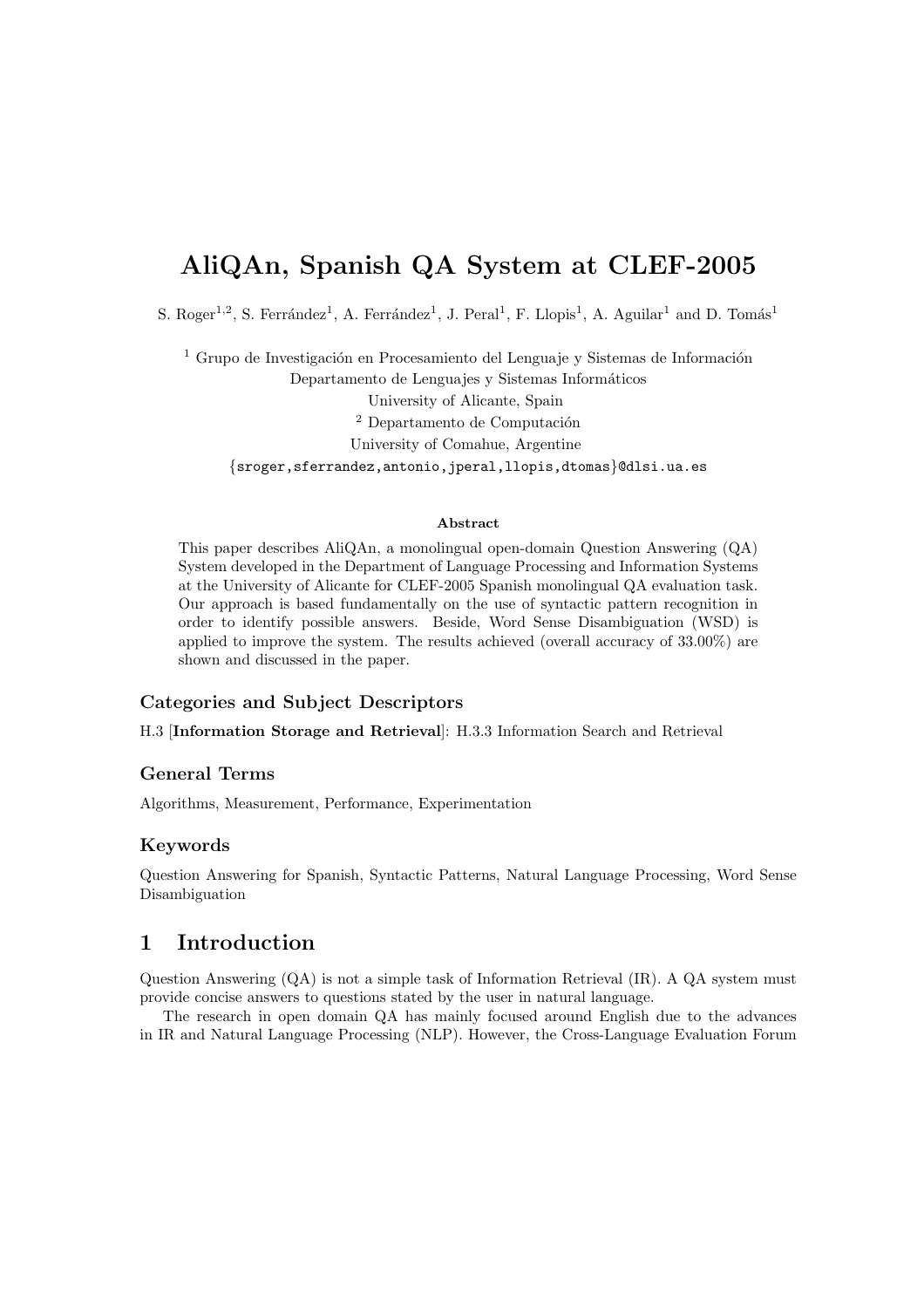Campaigns (CLEF) provide a multilingual forum for evaluation of QA systems in languages other than English. Multilingual open domain QA systems have been recognized as an important issue for the future of information search.

Nowadays, there are several types of implementations of Spanish QA systems. Generally, most of the systems are based on NLP tools [2, 5, 7, 8], such as Part of Speech (PoS) taggers, syntactic parsers, etcetera. On the other hand, some other approaches use machine learning and statistical models [3] like Hidden Markov Models in order to find the answer. Also, there are systems that combine NLP tools with statistical data redundancy techniques [9, 10].

The systems based on NLP tools are complex because of the number of different NLP tools that they use. Moreover, a good integration between them is needed. Our system have been developed during the last two years in the Departament of Language Processing and Information Systems at the University of Alicante. It is based on complex pattern matching using NLP tools. Beside, Word Sense Disambiguation (WSD) is applied to improve the system.

As usual, in our approach, three task have been defined: question analysis, selection of relevant passages and extraction of the answer.

The rest of this paper is organized as follows: section two describes the structure and functionality of the system. Afterwards, the achieved results are shown and discussed in section three and finally, section four details our conclusions and future work.

# 2 System description

#### 2.1 Overview

In this section, the structure and functionality of our approach to open domain Spanish QA system are detailed. The next paragraph presents the phases of the QA process.

Our approach is based fundamentally on syntactic analysis of the questions and the Spanish documents (the EFE collection in this case), where the system tries to localize the answer. In order to make the syntactic analysis, SUPAR [4] system is used, which works in the output of a PoS tagger [1]. SUPAR performs partial syntactic analysis that lets us to identify the different grammatical structures of the sentence. Syntactic blocks (SB) are extracted, and they are our basic syntactic unit to define patterns.

Using the output of SUPAR we are going to identify three types of SB: verb phrase (VP), simple nominal phrase (NP) and simple prepositional phrase (PP). For example in the sentence: Hillary Clinton was in Jerusalen, the obtained list of SB is: [NP, hillary\*clinton] [VP, to be] [PP, in: jerusalen].

The overall architecture of our system (Figure 1) is divided in two main phases: Indexation phase and Search phase.

- Indexation phase. Indexation phase consists of arranging the data where the system tries to find the answer of the questions. This process is a main step to accelerate the process. Two different indexation are carried out: IR-n and QA indexation. The first one is carried out by IR-n system and it is independent from the second one, in which more syntactic and semantic information is stored. For example, the QA indexation stores the NP, VP and PP obtained from the parsing, and it also stores the results of the WSD process.
- Search phase. This phase follows the most commonly used schema. The three main modules of our approach are: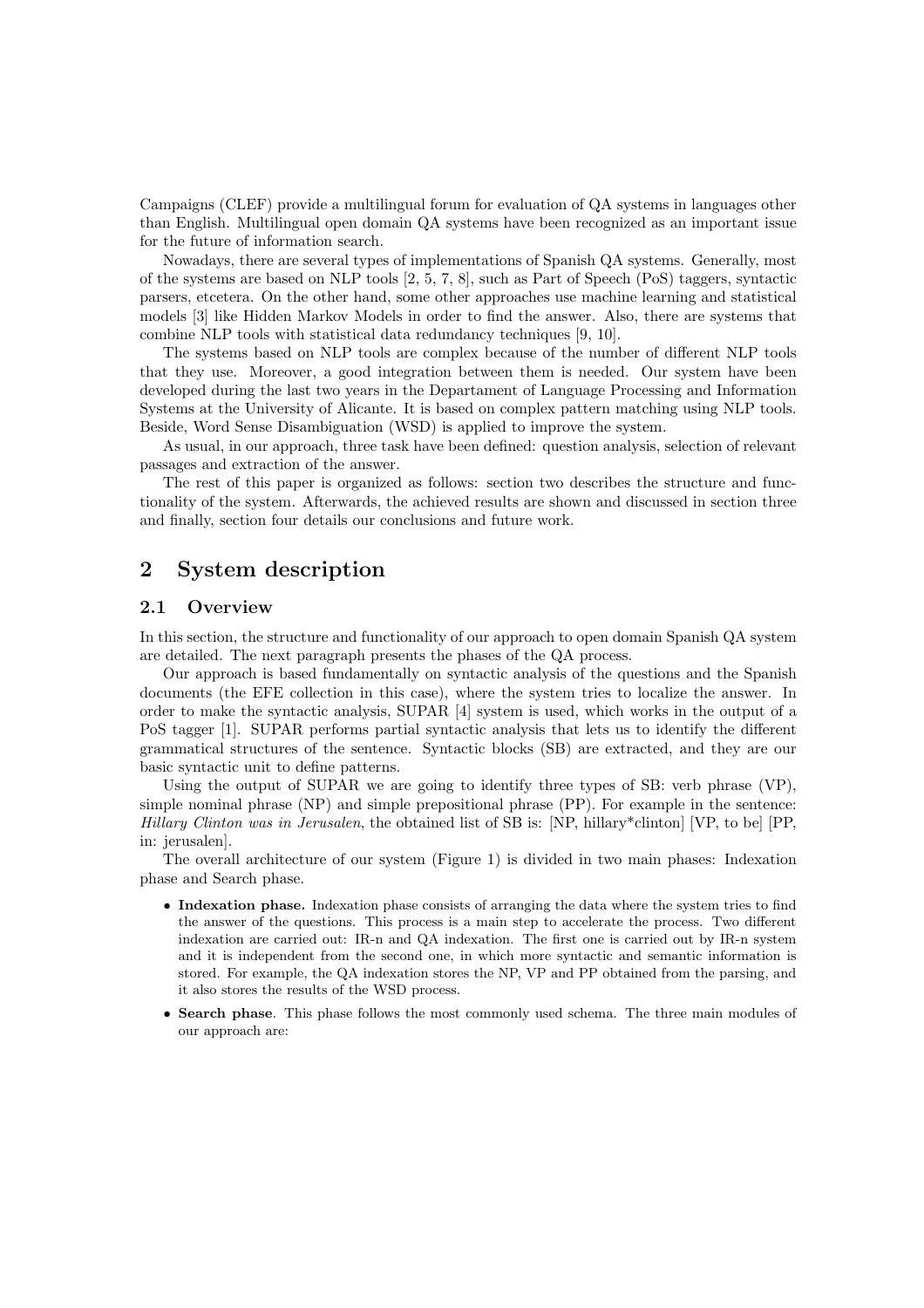

Figure 1: System architecture

- Question analysis
- Selection of relevant passages
- Extraction of the answer

These modules are described below. Previously, the used annotation is commented. The symbols "[ $\mid$ " delimit a SB (NP, VP and PP), "sp" is a preposition of a PP, the term "ap" indicates that PP is an apposition of the previous nominal head, SOL is the place where the answer can be found and the symbols "[...]" indicate some irrelevant SB for the search.

#### 2.2 Question analysis

In this step the system carries out two tasks:

- To detect the type of information that the answer has to satisfy to be a candidate of answer (proper name, quantity, date ...).
- To select the question terms (keywords) that make possible to locate those documents that can contain the answer.

We have based on WordNet Based-Types and EuroWordNet Top-Concepts in order to develop our taxonomy that consists of the next categories: person, group, object, place, place city, place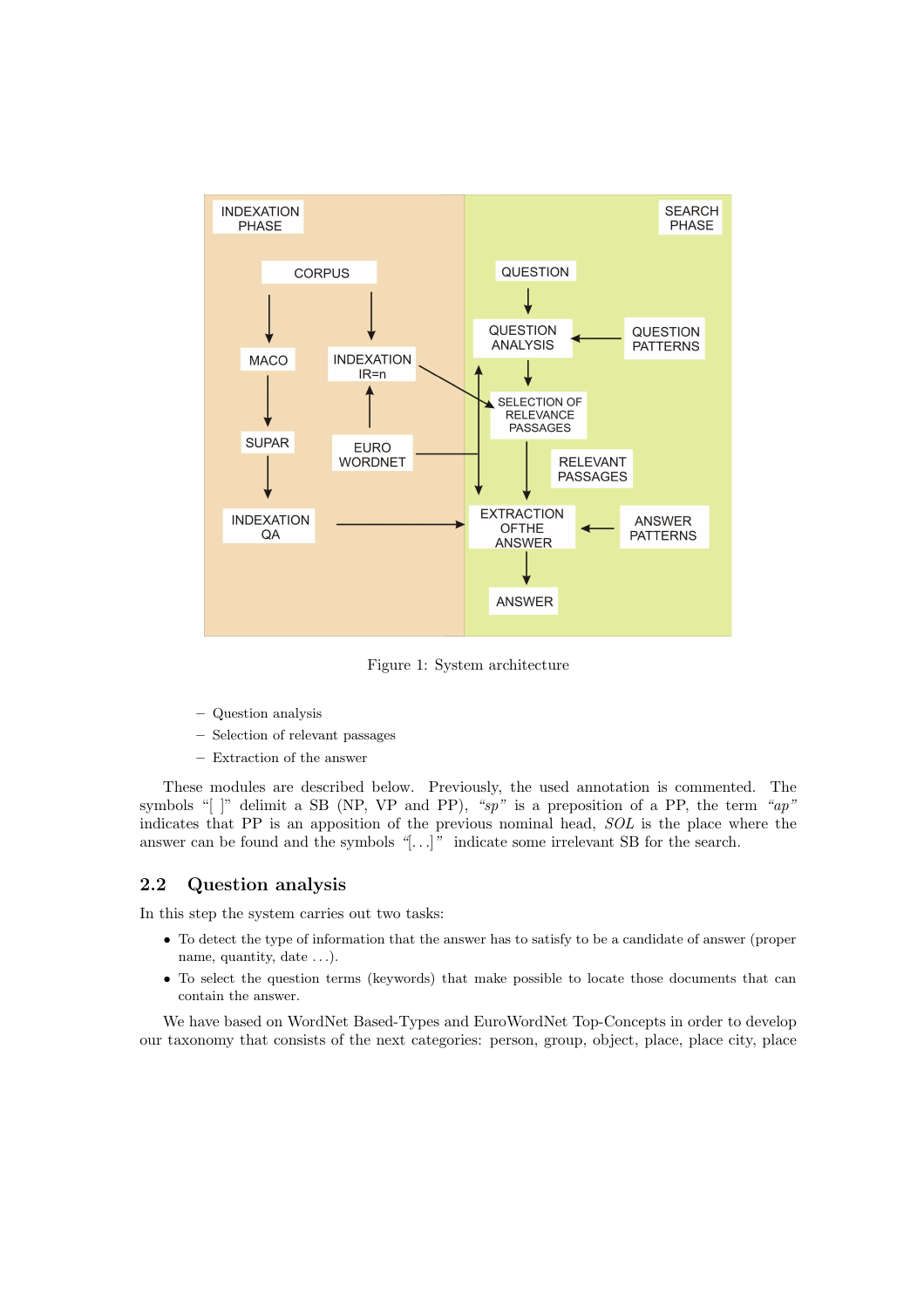capital, place country, abbreviation, event, numerical quantity, numerical economic, numerical age, numerical measure, numerical period, numerical percentage, temporary year, temporary month, temporary date and definition.

The expected answer type is achieved using a set of syntactic patterns. The question posed to the system is compared with all the patterns of all the categories. For each category a score is assigned that measures its probability of being the correct type. We choose the category having the highest probability.

We have 173 syntactic patterns for the determination of the different semantic category of our ontology. The system compares the SB of the patterns with the SB of the question, the result of the comparison determines the category of the question.

The next example shows the behavior of question analysis:

- Question:
	- $-$  Quién es el Secretario General de la ONU? (Who is the General Secretary of the ONU?)
- Syntactic Block
	- $-[IP$  quién](who)
	- $-$  [VP ser](to be)
	- − [NP secretario general [PP, de: onu]] (General Secretary of the ONU)

We have a pronoun or interrogative particle *quién* (who) followed by two syntactic blocks: a verb phrase and a nominal phrase. This example matches with the next pattern:

 $[IP, quién |$  quiénes $]$  (who)  $[VP, ser]$  (to be)  $[NP, hipónimo personal]$  (hyponim person)

therefore, the category of the question is person.

For each SB of the pattern, we keep a flag in order to determine whether the SB of the question is considered for the next stage of the QA process or not.

#### 2.3 Selection of relevant passages

This second module of the QA process creates and retrieves passages using IR-n system [6]. The goal of IR-n system is to extract a set of passages, where at least one passage contains the answer for the input question.

The inputs of IR-n are the detected keywords in question analysis, IR-n returns a list of passages where we apply the extraction of the answer process. Beside, the objective of this task is reducing complexity of the process of searching the solution by means of reducing the amount of text in which the system searches for the answer.

#### 2.4 Extraction of the answer

The final step of QA is the extraction of the answer. In this module, the system takes the set of retrieved passages by IR-n and tries to extract a concise answer to the question.

Moreover, the type of question, SB of the question and a set of syntactic patterns with lexical, syntactic and semantic information are used in order to find a possible answer.

As shown in the next list, the system use the following NLP techniques.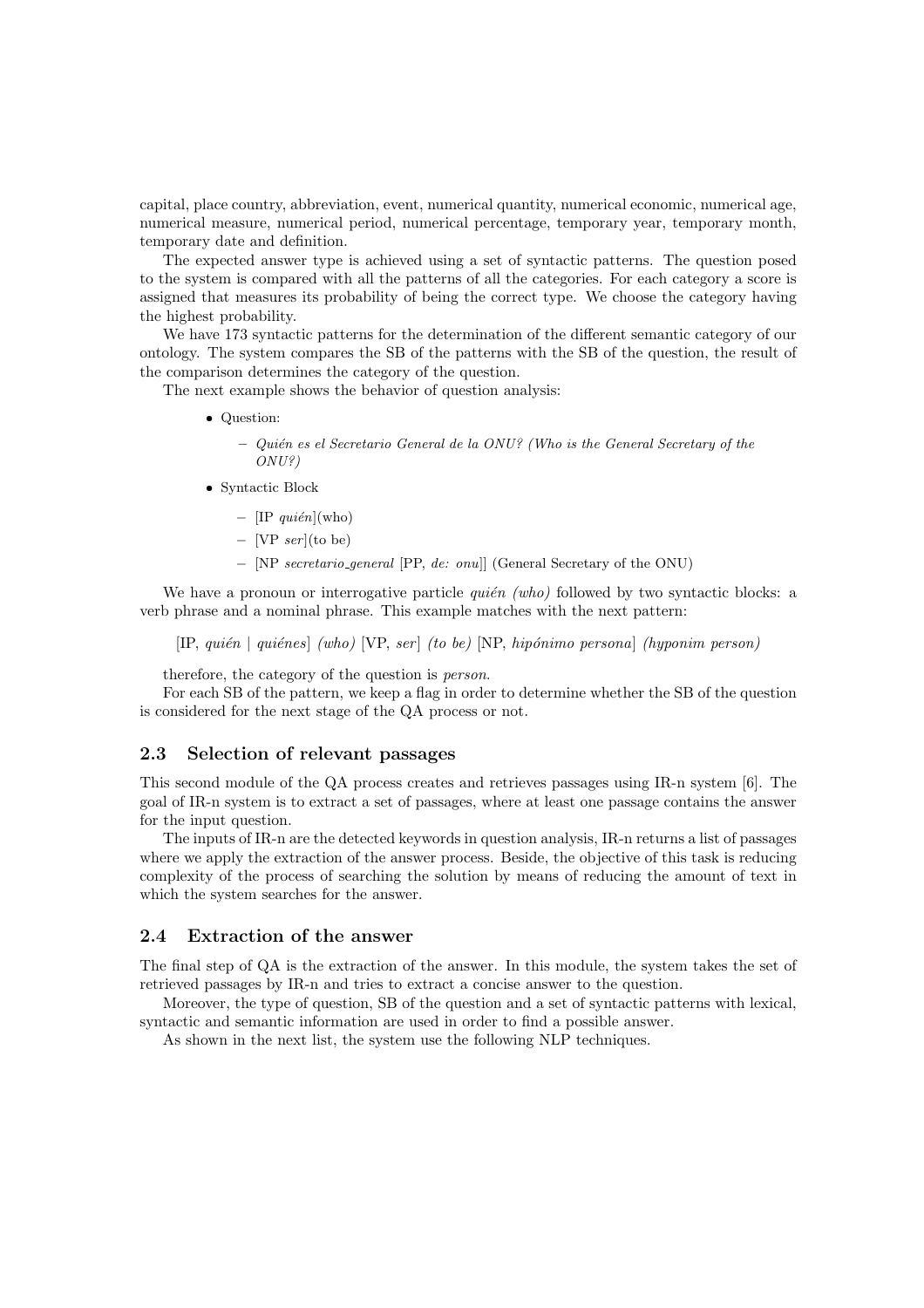- Lexical level. Grammatical category of answer must be checked according to the type of the question. For example, if we are searching for a person, the proposed SB as possible answer has to contain at least a noun.
- Syntactic level. Syntactic patterns have been defined. Those let us to look for the answer inside the recovered passages.
- Semantic level. Semantic restrictions must be checked. For example, if the type of the question is city the possible answer must contain a hyponym of city in EuroWordNet. Semantic restrictions are applied according to the type of the questions. Some types are not associated with semantic restrictions, such as quantity.

In order to design and group the patterns in several sets, the cases of the question are used. The patterns are classified in the followings three cases:

- Case 1. In the question, one SB of type NP or PP is only detected. For example:
	- Question: Who is the president of Yugoslavia? We only have a SB, the verb to be that is not used to find the answer because it is a copulative verb.
	- SB: [NP, president [PP, of: Yugoslavia]]
- Case 2. A VP is detected in the question. This verb expresses an action that must be used in order to search the answer. For example:
	- Question: Who did write Star Trek?
	- $-$  SB: [VP, to write] [NP, star $*$ trek]
- Case 3. VP is preceded by a NP or PP. In this case we used three sections to find out the possible answer.
	- Question: Which team did win the NBA tournament?
	- $-$  SB: [NP, team] [VP, to win] [NP, NBA $*$ tournament]

When the system tries to find a possible answer in a sentence, first, the SB of the question are localized in the text, secondly the system attempts to match the pattern in the sentence. If this has been possible, then a possible answer has been founded that must be appraised using lexical and semantic restrictions according to the type of the question. Spanish QA system has about 60 patterns, the number of patterns that is processed in each sentence depends on the type of the question. Therefore, a question of case 1 and type "person" processes different patterns than a question of case 1 and type " $place\_city$ ".

The next example shows the used pattern and the behavior the extraction of the answer:

•  $[SOL[PP, sp: NP1]]$   $[...]$   $[VP]$  $[...]$   $[NP2]$ 

First, NP2 (or PP2) and VP are searched by the system, afterward the NP1 with the answer must be found. Next example shows the process:

- Question: ¿Qué presidente de Corea del Norte murió a los 80 años de edad? (What North Korea's president died at the age of 80? )
- Type: person
- Case: 3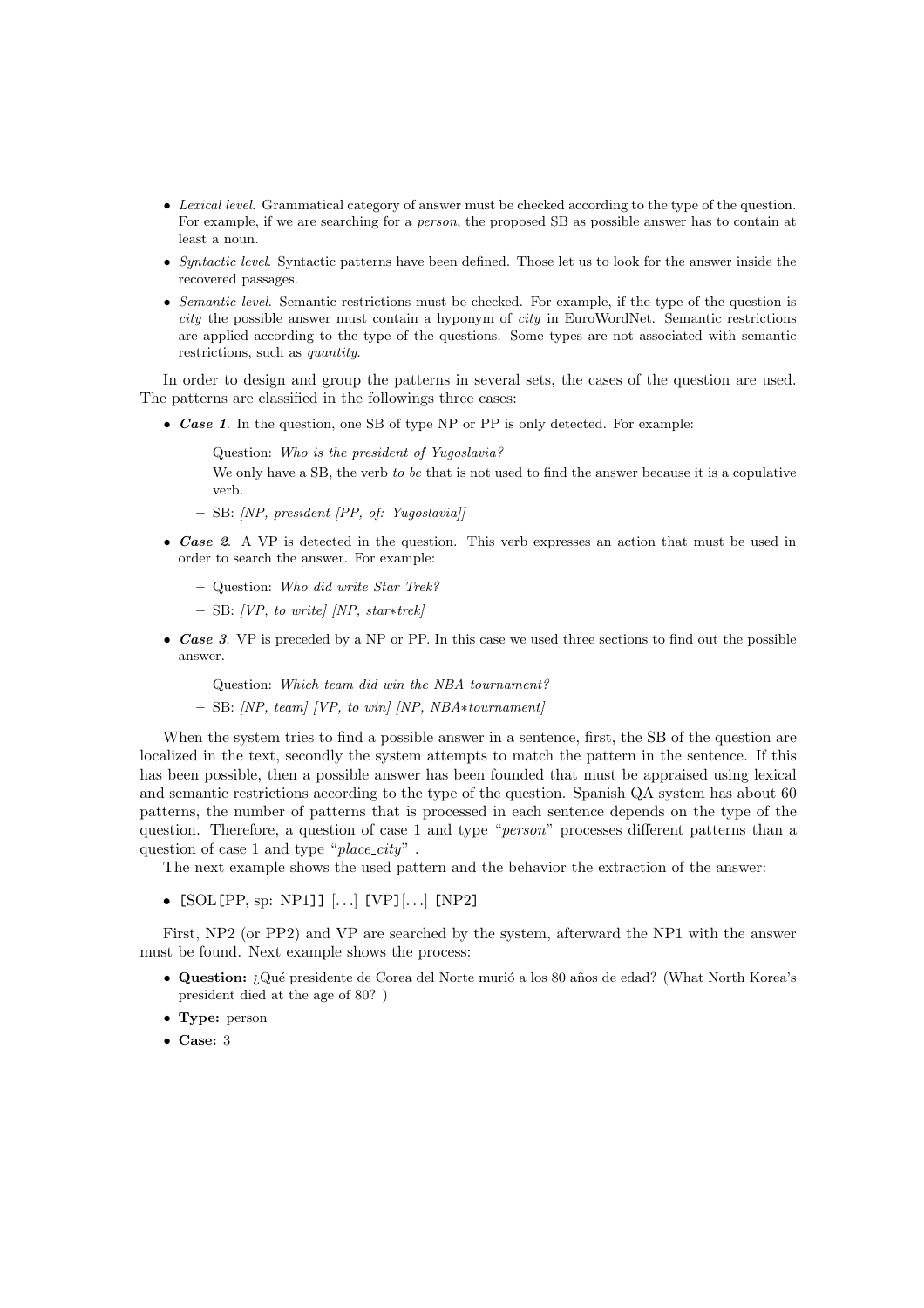- List of SB: [NP, north∗korea∗president] [VP, to death] [PP, at: age [PP, of: 80]
- Text: [...] Kim Il Sung, presidente de Corea del Norte, murió ayer a los 82 años  $[\ldots]$  ([...] Kim Il Sung, president of North Korea, died yesterday at the age of 80 [. . .])
- List of SB of sentence: [. . .] [NP, kim∗il∗ sung [PP, apposition: president [PP, of: north∗korea]]] [VP, to death] [PP, at: age [PP, of:  $80$ ] [...]
- Answer: Kim Il Sung

#### 2.4.1 Value of the solution

In order to select the answer from a set of candidates, each possible answer is scored. The calculation of the value of the solution on each pattern is described in this subsection of the paper.

The score of a candidate is structured in three phases: comparison of the terms inside a nominal head of a SB with the terms of the nominal head of another SB, comparison of a SB of the question with a SB of the text and weighting of a pattern according to the different SB.

Comparison of the terms of a nominal head. When the system is comparing two terms, the system does not only contemplate the literal value of terms, also checks the relations between these terms in EuroWordNet. So, weighting of terms is calculated using the equation 1, where N is the number of terms inside nominal head and  $pt_i$  is the value of the terms that is calculated using EuroWordNet (1 same lemma, 0.8 synonym and 0.6 hyponim).

$$
Pt = \frac{\sum_{i=1}^{N} pt_i}{N} \tag{1}
$$

The equation 2 shows the process of comparison between the terms "old Bosnian leader" and "senior Bosnian sailor" obtaining the following results:

$$
Pt = \frac{0.8 + 1 + 0}{3} = 0.6
$$
 (2)

where old and *senior* have a synonym relation and both SB contain the lemma Bosnian. If the number of terms is different, the system divides using the great number.

Comparison of the SB. In our approach, the comparison of the SB occurs in two kinds of circumstances. When the SB of the question is localized in the text in order to apply a pattern and when the system is analizing a SB to find the answer.

The first type of comparison is called "value of terms", this measure can be affected by fixed circumstances, such as:

- Depth of appearance. The terms of the SB of the question may not appear as nominal heads in a SB of the text.
- Excess or missing of modifiers. If the nominal head of the question has more or less modifiers its value is penalized.
- Appearance of terms, but some complements are missing. When the system detects only the term of the question in the text, them it continues the searching until it is able to find the complements.

Second type of comparison of SB is the calculation of the *value of solution*, this value is calculated when it is searching for a possible answer. It takes into account a set of evaluation rules according to the type of the question, such as: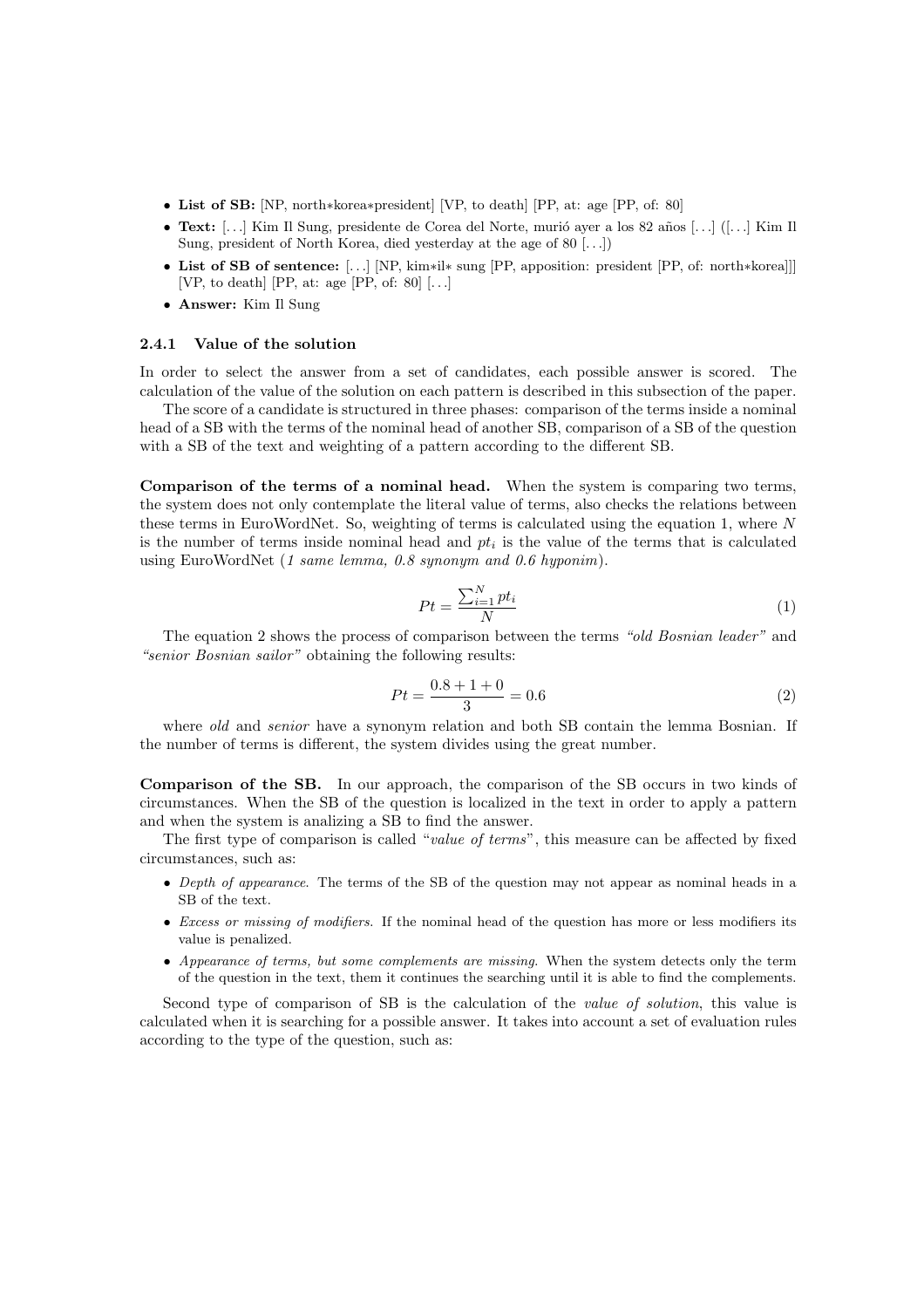- Lexical restrictions. Grammatical category of the answer depends on the type of the question. For example, a question of type "persona (person)" the answer must have at least a proper noun or common noun.
- Semantic restrictions. The system leaks the answer according to semantic relations such as hyponimy. For example, a question of type "ciudad (city)" the answer must be a hyponim of "ciudad (city)" in EuroWordNet.
- $\bullet$  Ad-hoc restrictions. An example of this kind of restrictions is founded in the questions of type "fecha (date)", when the system penalizes the value of solution if the answer does not contain day, month and year.

Comparison of the patterns. When the system is evaluating a pattern in the text, a set of circumstances are considerate in order to provide the value of solution. The total value of an answer is defined by the equation 3, where N is the number of retrieved SB of the question,  $vt_i$ is the value of terms of each SB,  $d$  is the distance between the localized SB in the text and vs is the value of solution. As shown in the equation 3,  $vs$  is 30% of total and the remaining ones is the 70%.

$$
Vr = \left(\frac{\sum_{i=1}^{N} vt_i}{N} - d * 0.1\right) * 0.7 + vs * 0.3\tag{3}
$$

Final evaluation of patterns. The system generates a list of candidate solutions, where each solution has been obtained in a passage. If two solutions have the same value for a question, the system chooses one considering the proposed order by IR-n.

Spanish QA system must determine when a question has answer or not. In order to do that we suggest an umbral that indicates if an answer is solution or not. A question has answer if its  $V r$  is higher than 0.5.

Next, an example (question 114, In Workshop of Cross-Language Evaluation Forum (CLEF)  $2003$ ) of resolution of one question, where system chooses the correct solution since the Vr is higher than  $0.5$ .

- Question: A qué primer ministro abrió la Fiscalía de Milán un sumario por corrupción? (To whom prime minister the Office of the public prosecutor of Milan opened a summary for corruption?)
- Type: person
- Case: 3
- List of BS:
	- NP1: ([NP, primer\*ministro])
	- $-$  VP: ([VP, abrir])
	- NP2:([NP, fiscalia [PP, de: milan]])([NP, sumario [PP, por: corrupcion]])
- Text where is a correct solution: "[...] la Fiscalía de Milán abrió, hoy martes, un sumario al primer ministro, Silvio Berslusconi, por un supuesto delito de corrupción  $[...]$ "
- Value of the solution:
- $Vr = (\frac{1([NP,fiscalia[PP,de:milan]]) + 0.65([NP,sumario[PP,por:corrupcion]]) + 1([NP,prime*ministro]) + 1([VP,abrir])}{4} (0 * 0.1) * 0.7 + 1(Silvio - Berlusconi) * 0.3 = 0.93$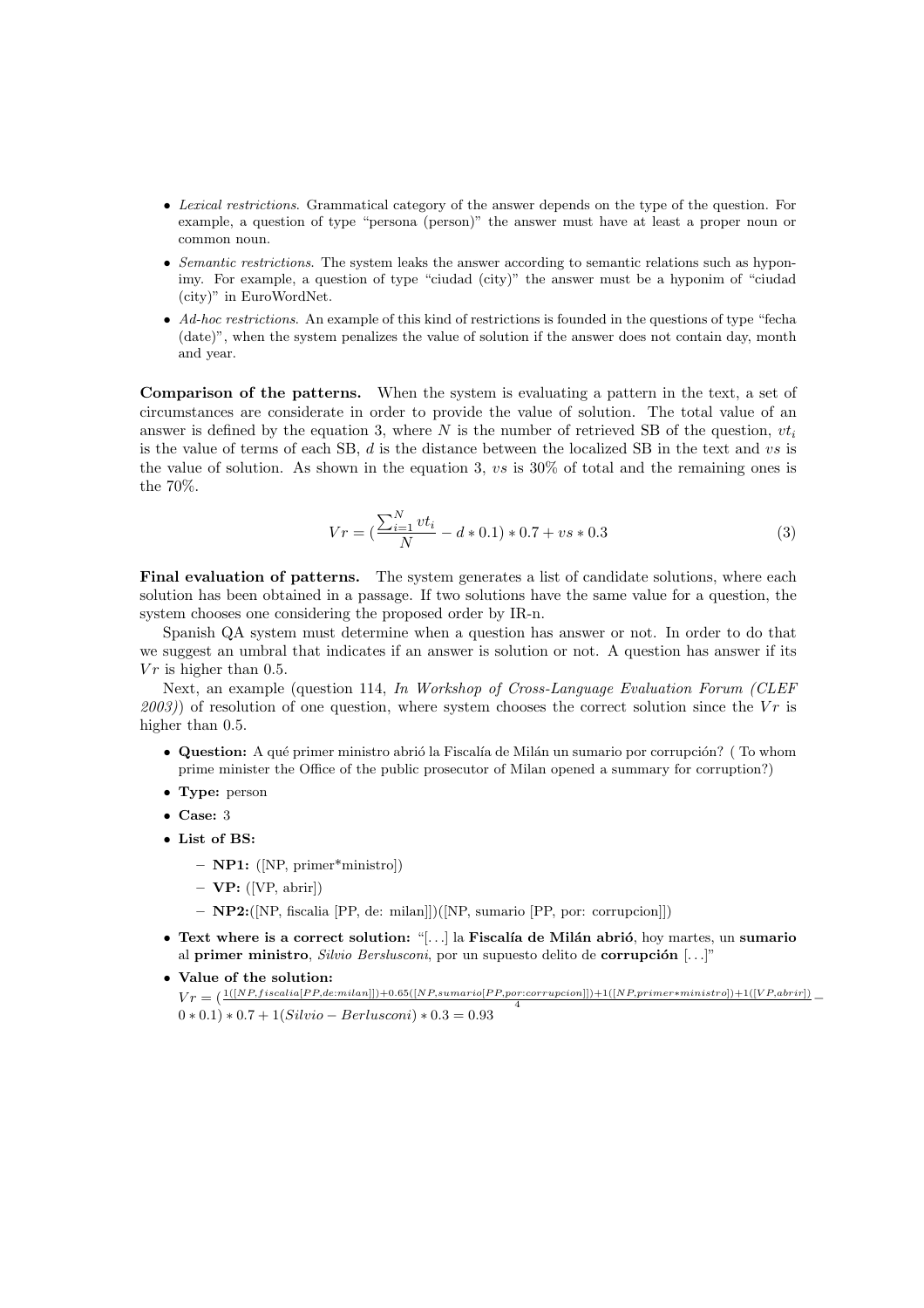| Run                                   | alia051eses-assessed | alia052eses-assessed |
|---------------------------------------|----------------------|----------------------|
| Right                                 | 66                   | 60                   |
| Inexact                               | 24                   | 26                   |
| Unsupported                           | $\theta$             |                      |
| Wrong                                 | 110                  | 114                  |
| Precision(NIL)                        | 0.25                 | 0.24                 |
| Recall(NIL)                           | 0.45                 | 0.45                 |
| Accuracy over:                        |                      |                      |
| overall questions                     | 33.00%               | 30.00%               |
| Factoid questions                     | 29.66%               | 26.27\%              |
| Definition questions                  | 40.00%               | 36.00%               |
| Temporal Restricted Factoid questions | 34.38\%              | 34.38\%              |

Table 1: General results obtained for each runs

| Type       | Right | Inexact | Number Questions |
|------------|-------|---------|------------------|
| Factoid    | 35    |         | 118              |
| Definition | 20    | 13      | 50               |
| Temporal   |       |         | 32               |
| Total      | 66    |         | 200              |

|  | Table 2: Accuracy over questions |  |
|--|----------------------------------|--|
|  |                                  |  |

- Text where is an incorrect solution: "[...] primer ministro y líder socialista, Bettino Craxi, al que el pasado 21 de septiembre Paraggio abrió un sumario relacionado con el proyecto Limen por supuestos delitos de corrupción [...]"
- Value of the solution:
	- $Vr = (0([NP,fiscalia[PP,de:milan]]) + 0.45([NP,sumario[PP,por:corrupcion]]) + 1([NP,prime*ministro]) + 0([VP,abrir]])$  $(0 * 0.1) * 0.7 + 1(Bettino - Craxi) * 0.3 = 0.52$
- Answer: Silvio Berlusconi

As the previous example shows, the system chooses the correct answer among several possible solutions. The correct answer has been chosen due to the value of terms.

In the sentence, with the right answer, the value of terms is higher than in other sentences. Although, the VP and NP1 are in both sentences, the NP2 is just completely in the first sentence.

# 3 Results

This section describes some tables related with the results and the evaluation of our system in CLEF-2005. The proposed system was applied to the set of 200 questions, all of them was supported by our system.

For the development of our system we used as training set the questions developed for CLEF-2003 and CLEF-2004 questions.

During this test process many faults were detected in the tools used in the lexical and morphological phases. The analysis of question 145 of CLEF-2003 shows one of these errors:

• Quién es el ministro de economía alemán? (Who's the German Minister of Finance?)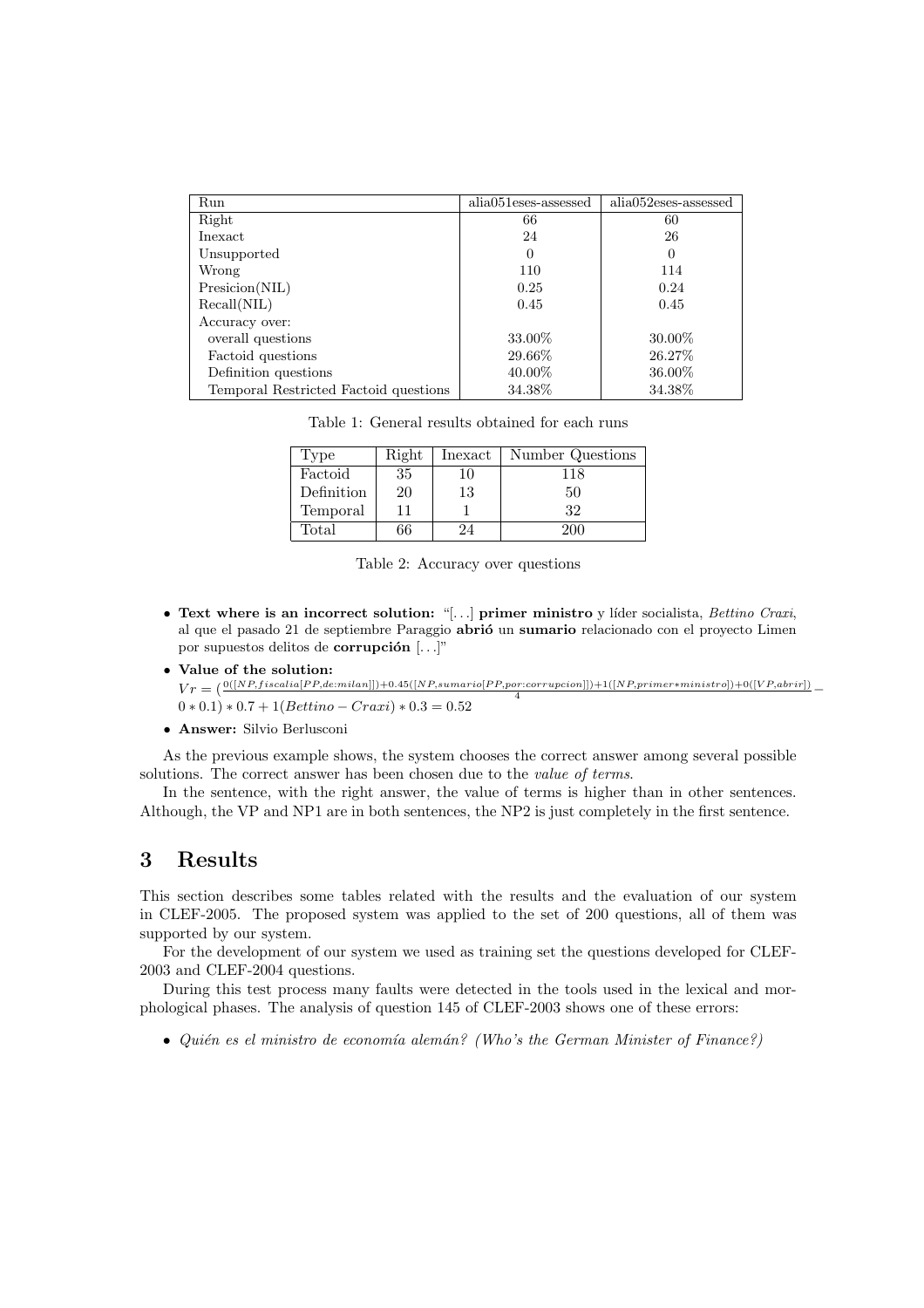The term *Alemán* is not in the prepositional phrase where the term economía is, because of economía is tagged as feminine and aleman is tagged as masculine. So, when searching for SB in the corpus to find an answer for the questions, it gives wrong answers.

We submitted two runs. The first run was obtained applying the system after repairing the lexical and morphological errors that we have detected (alia051eses) while the second run (alia52eses) performed QA process without repairing theses faults. Table 1 shows the results for each run and how theses errors lowered our system performance giving wrong answers.

Inexact answers also lower the system performance and in our system, these are due to errors in parsing process. An answer was judged inexact when the answer string contained more or less than just the correct answer, ie. the system finds this answer in the text but it does not extract the part of the information needed to return it as an answer. Our system returned 24 inexact answers (see Table 1). We may obtain a higher level of performance (45%) if we take into account that these inexact answers include the expected answer.

Finally, Table 2 shows that the accuracy over temporal questions was 34.38%, ie. we have obtained 11 right answers over 32. This is considered a good score because no special mechanism was developed.

# 4 Conclusion and future work

For our first participation in the QA@CLEF track, we proposed a QA system designed to search Spanish documents in response to Spanish queries. To do so we used a Spanish syntactic analyzer in order to assist in identifying the expected answers and the solution of the question.

All questions given in this track have been supported by our system. The results showed overall accuracy levels of 33%.

As previously mentioned, the used tools reduce exactitude to our system (alia52eses). These are encountering results that show the potential of the proposed approach, taking into account that the use of patterns is a less expensive recourse compared with other proposals.

Ongoing work on the system is focused on multilingual task, temporal question treatment and the incorporation of knowledge to those phases that can be useful to increase the our system performance.

### 5 Acknowledgments

This research has been partially funded by the Spanish Government under project CICyT number TIC2003-07158-C04-01 and by the Valencia Government under project number GV04B-268.

### References

[1] S. Acebo, A. Ageno, S. Climent, J. Farreres, L. Padró, R. Placer, H. Rodriguez, M. Taulé, and J. Turno. MACO: Morphological Analyzer Corpus-Oriented. ESPRIT BRA-7315 Aquilex II, Working Paper 31, 1994.